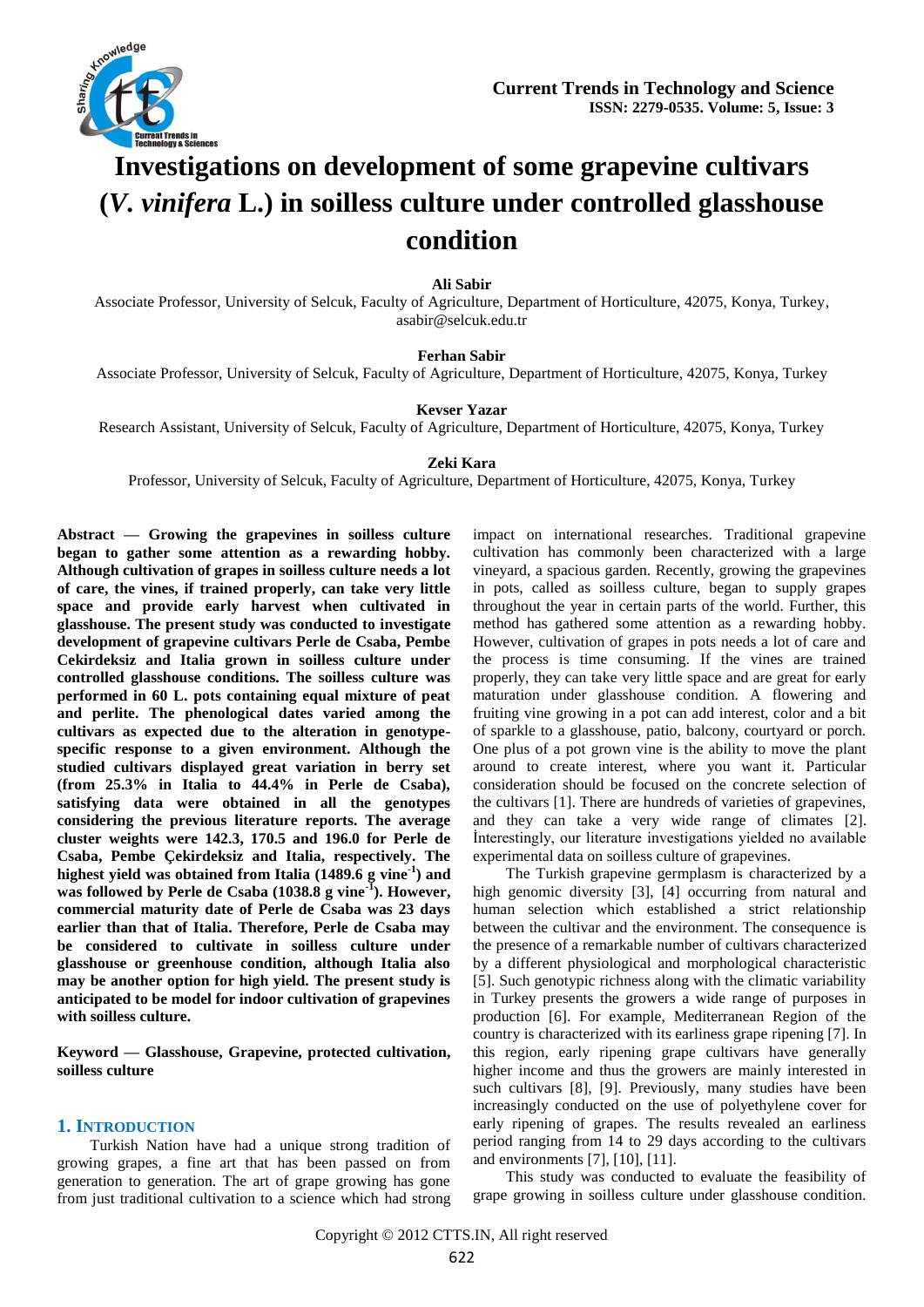

Certain globally known grapevine cultivars were also aimed to compare for their responses to soilless culture (pot conditions).

# **2. MATERIALS AND METHODS**

#### 2.1. Plant materials and growth condition

Investigations were carried out in the research and implementation glasshouse (38°01.814N, 032°30.546E, and 1158 m above sea level) of Selcuk University, Konya, Turkey. Perle de Csaba and Pembe Cekirdeksiz were selected due to their promising early ripening results obtained by a long term doctorate dissertation study [1], while Italia was included due to its worldwide popularity. The three years old vines in equal growth were cultivated in pots (app. 60 L.) containing peat (1.034% N, 0.94% P<sub>2</sub>O<sub>5</sub>, 0.64% K<sub>2</sub>O pH 5.88, Klassman®), perlite (0-3 mm in diameter) and vineyard soil mixture in equal volume under climate controlled glasshouse conditions. The vines (pots) were in a rectangular configuration of 0.5x1.0 m spacing from the vine trunks  $(2000 \text{ vines per } 1000 \text{ m}^2)$ . At the beginning of the experiment, own-rooted vines in their third ages were selected on the basis of homogeneity in growth. Each cultivars consisted of 9 dividing into three replicates [12]. Prior to bud break, the vines were pruned to leave 8 to 12 buds on about 3-4 spurs according to the genotype-specific bud fruitfulness. The shoots were tied with thread to wires 2.5 m above the pots to let plants grow on a perpendicular position to ensure equally benefiting from the sunlight [13]. All the vines received the same annual amount of fertilizer (approx. 20 g N, 12 g P, 20 kg K, and 1.5 g Fe chelate per vine) from April to July. Irrigations were regulated and performed according to soil water matric potential (Ψm) levels using tensiometers (The Irrometer Company, Riverside, CA) [14]. To ensure the uniformity of irrigation, the field capacity of the soil was maintained around 60%. Relatively higher air temperature in the glasshouse was also performed to simulate the typical semi-arid Mediterranean climate. During vegetation periods (15 March - 30 October), daily air temperature and relative humidity, recorded using data logger (Ebro EBI 20 TH1) inside the glasshouse, were 25-38 °C and 33-55%, respectively. During the hot and dry summers (from the beginning of June to September), excessive heat accumulation in glasshouse was avoided by opening the roof and sidewall windows as well as slight whitewash painting (providing approx. 30% light reflection). Under this condition, the instantaneous light intensity inside and outside the glasshouse was 37330 and 53330 lux (Lutron LX-105) at 13:00 p.m.

#### 2.2. Phenology and Growth Investigations

Phenological investigations were carried out with daily controls and averaged according to Jones and Davis [15] and Sabir [1]. The phenological events were considered to occur when, for a given varietal, 50 percent of the plants are exhibiting the physiological response. The total number of the buds left on each vine after pruning was counted. The number of bursting buds was monitored periodically and the bud break percentages were calculated. Bud break was defined as the stage when green tissue was visible beneath the bud scales [16]. Berry set percentage was calculated by counting both flower bud numbers before the beginning of blossom and seeded berries at harvest. Investigations on fresh weight (g

# **Current Trends in Technology and Science ISSN: 2279-0535. Volume: 5, Issue: 3**

 $plant^{-1}$ ) and dry weight (g  $plant^{-1}$ ) of pruning residue were performed when the shoots elongation was approaching cessation at the end of the vegetation period [17]. After obtaining the fresh weight, shoot dry weights were determined at 70°C for 72 h to a constant weight. Reproductive developments of grapevines were investigated between the budbreak and harvest. After bud break and subsequent twomonth-shoot development, cluster number per vine was recorded [13]. Grapes were harvested when total soluble solids in berry juice reached ca. 16-17°Brix [1] according to the cultivar feature. Grapevine fertility (yield) was predicted by multiplying cluster number with measured final cluster weight.

#### 2.3. Statistical analysis

All data were subjected to the variance analyses using SPSS 13.0 for Windows (SPSS Inc., Chicago, IL, USA) at P<0.05 level. The mean values were compared using the least significant difference (LSD) test.

## **3. RESULTS AND DISCUSSION**

As presented in Table 1, bud break dates varied among the cultivars as expected due to the alteration in genotypespecific response to a given environment, as previously indicated by Gok-Tangolar et al. [9]. The earliest bud break occurred in Pembe Cekirdeksiz (25.02.2014), which was followed by Perle de Csaba (26.02.2014) and Italia (03.03.2014). Before bud break, grapevine requires a period of dormancy, which is induced by cold temperatures and a shortening of the photoperiod [2]. If the chilling requirement is not sufficiently fulfilled, budding is erratic, causing heterogeneous phenological development later in the season [18]. The differences in bud-break dates observed in the present investigation proves the findings presented by Nendel [19] as the mean accumulated heat sum for bud break is different for each cultivar. The first full bloom occurred in Perle de Csaba on 03.05.2015 and was followed by Pembe Cekirdeksiz (07.05.2014). The latest full bloom was recorded in Italia (14.05.2014). Similarly, harvest dates of the genotypes also varied from the earliest 17.07.2014 (Perle de Csaba) to the latest 09.08.2014 (Italia) according to the genotype-dependent climatic requirements. Such variant dates is due to the differences in heat summation aptitudes [15], [20] and also Perle de Csaba has been known as one of the earliest cultivars [1]. Furthermore, studying on adaptation of some foreign originated early ripening grape varieties, Ergenoglu [21] has already reported that Perle de Csaba was among the cultivars recommended for early production in greenhouse Mediterranean Region. Nonetheless, it could be underlined that new additional grapevine cultivars recently bred may also give promising results on better yield and quality for early production and thus they could be included in such studies.

Table (1) Phenological stages of the cultivars.

| 26.02.<br>03.05. |                  |
|------------------|------------------|
|                  | 17.07.           |
| 07.05.           | 25.07.           |
| 14.05.           | 09.08.           |
|                  | 25.02.<br>03.03. |

(day.month.2014).

Copyright © 2012 CTTS.IN, All right reserved Although the differences were statistically insignificant,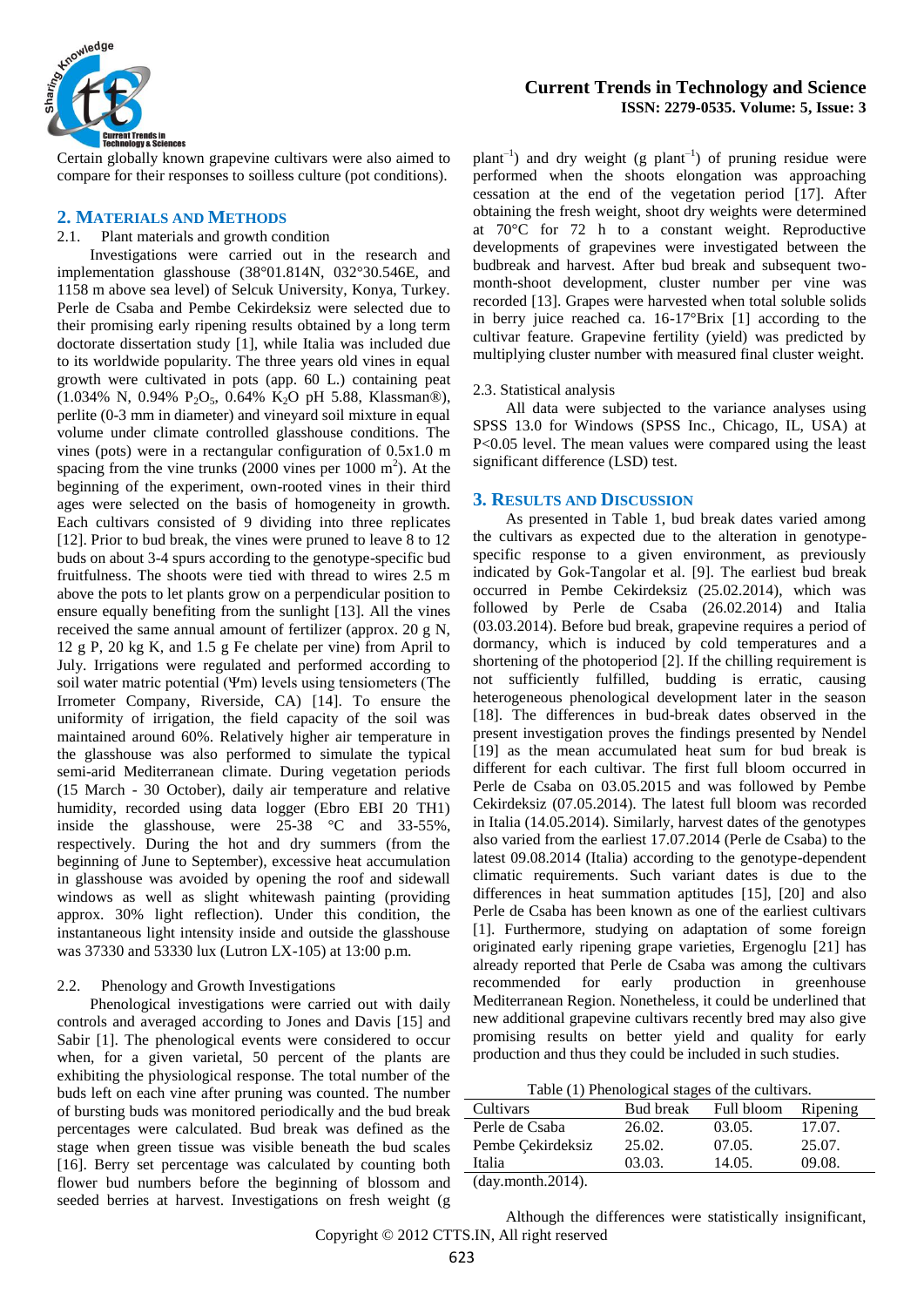

**Current Trends in Technology and Science ISSN: 2279-0535. Volume: 5, Issue: 3**

the bud break percentages among the cultivars varied from the greatest value 85.4% in Italia to the lowest 72.7% in Perle de Csaba (Fig. 1). Bud break percentages of cultivars were similar to that (80.2%) of Mohamed et al. [22] who studied the chilling requirement and bud break characteristics of grapes cultivated in southern Tunisia, an arid mild winter region.



Fig. 1. The bud break percentages of the cultivars. Error bars represent significance of means from each other at  $P < 0.05$ using LSD test.

There were significant differences among the cultivars with respect to berry set (Fig. 2). The greatest berry set value was determined in Perle de Csaba (44.4%) and was followed by Pembe Cekirdeksiz (35.0%), while the lowest value was obtained from Italia (25.3%). In this study, satisfying data were obtained in all the cultivars in the case of berry set, considering the berry set ranges reported in various studies by different researchers [23]-[25]. Infact, the berry set stage is essential for grape or wine production since it solely determines the potential grape yield. Not every flower on a cluster is fertilized, with the unfertilized flowers eventually falling from the vine. The percentage of fertilised flowers averages 30–50% but can reach 60% or be much lower [23], although this can vary considerably. Millerandage (heterogenity in berry size on cluster) happens when some fertilized flowers do not form seed.





As depicted in Fig 3, pruning residue, proven as a good indicator of the growth measurement [26], [27], has displayed significant differences among the cultivars. The highest pruning residue in fresh and dry weight was obtained from Pembe Çekirdeksiz, indicating more vigorous vegetative development in comparison with other cultivars studied. The present knowledge on vegetative growth of the grapevine cultivars indicates the essence of adjusting the climatic conditions inside the greenhouse in especially early summer period since cultivars differently respond to environmental variables.



Fig. 3**.** Pruning residues of the cultivars (in fresh and dry weight). Error bars represent significance of means from each other at  $P < 0.05$  using LSD test.

As can be seen in Table 2, bud fruitfullness (fertility), determined as cluster number per vine, greatly varied among the cultivars. The poor fertility determined in Pembe Çekirdeksiz possibly indicate the sensitivity of this genotype to environment. Indeed, yield decrease in potted plants are a common phenomon [28] and accepted in certain levels unless the quality falls below marketable degree [29]. Although the market prices and subsequent income per area is undoubtedly high in greenhouse [30], decrease in grape yield may also occur due to some unfavorable conditions dominated in glasshouse as previously mentioned by Uzun et al. [31]. Comparing the growth performances of various grapevine cultivars, Xia et al. [32] set forth an interpretation and concluded that the poor yield in Pembe Cekirdeksiz was arisen from excessive vegetative development under greenhouse condition. The results of mentioned and the present study imply that the covering material which directly affects the climate in greenhouse, should be carefully chosen to ensure sufficient light penetration to summer buds for both wellbalanced vegetative development and healthy bud differentiation. Moreover, growth media such as pots or containers with the soil are also known to have core impacts on growth [33], as the roots release hormonal signals that result in growth regulation [34].

Investigations on cluster number, cluster weight and yield values of the cultivars were presented in Table 2. The average cluster weights were 142.3, 170.5 and 196.0 for Perle de Csaba, Pembe Çekirdeksiz and Italia, respectively. The cluster weight for Perle de Csaba was similar to those of vineyardgrown vines of the same cultivars determined previously by Ergenoglu [21] and Sabir [1]. The three-year-old vines in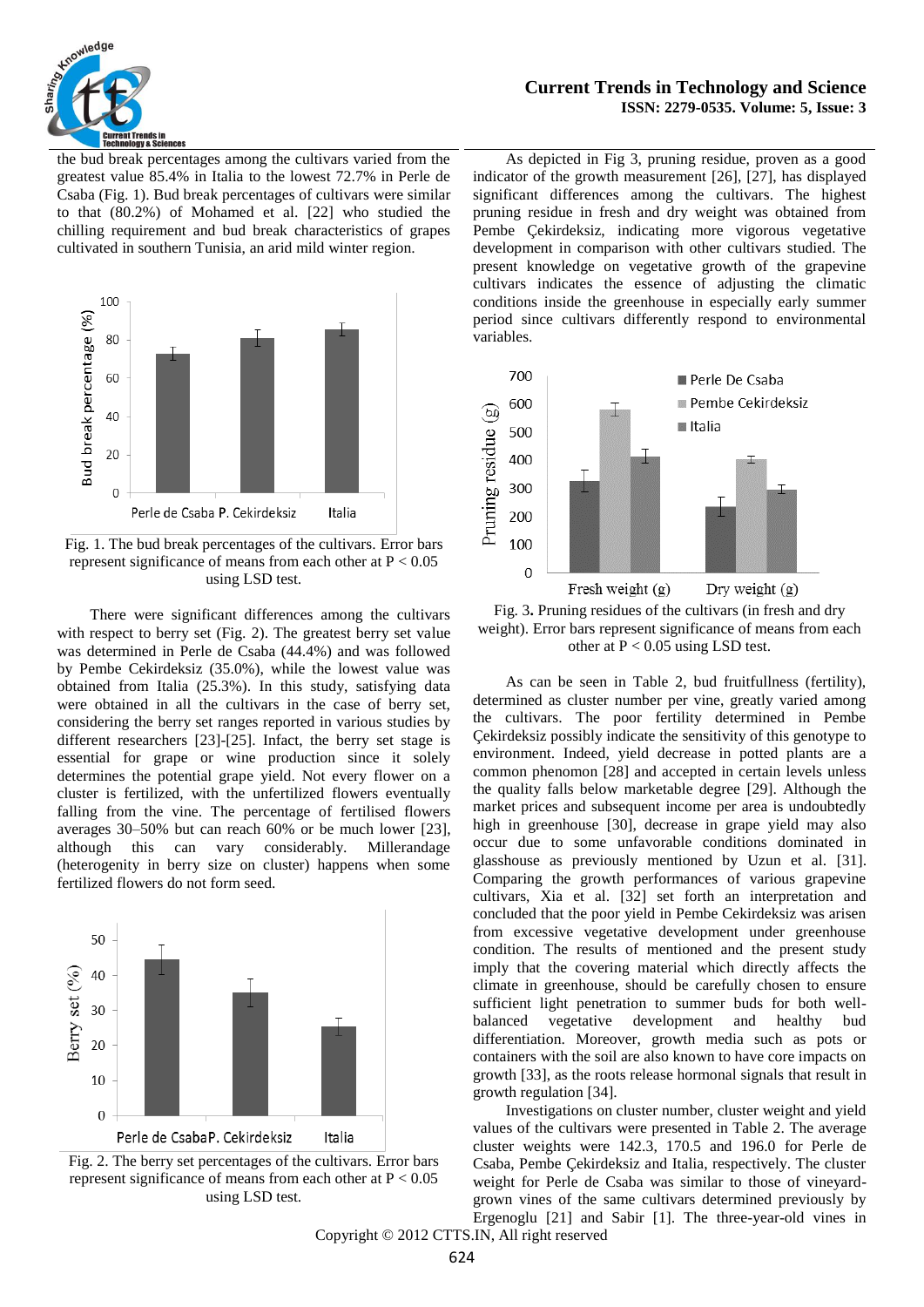

soilless culture under glasshouse condition yielded 1489.6 g vine<sup>-1</sup> grape for Italia, 1038.8 g vine<sup>-1</sup> for Perle de Csaba and 818 g for Pembe Çekirdeksiz.

Table (2) Cluster number, cluster weight and yield values of the cultivars.

| uic cuitrais.     |         |                    |
|-------------------|---------|--------------------|
| Cultivars         | Cluster | Cluster            |
|                   | number  | weight $(g)$       |
| Perle de Csaba    | 7.3a    | 142.3c             |
| Pembe Çekirdeksiz | 4.8 b   | 170.5 <sub>b</sub> |
| Italia            | 7.6 a   | 196.0a             |

Means with different letters in a column are significantly different according to Student's t-test ( $P \le 0.05$ ).



Fig. 4. Vine yields of the cultivars. Error bars represent significance of means from each other at  $P < 0.05$  using LSD test.

# **4. CONCLUSION**

The present study elicited preliminary and precious knowledge on enforceability of soilless culture production of grapevines from both scientific and rewarding hobby perspectives under glasshouse condition, as the literature has a very limited knowledge on experimental information on grapevine soilless culture. Satisfying berry set were obtained from all the genotypes considering the previous literature reports although the studied cultivars displayed great variation. The bud break and the subsequent phenological stages were independently occurred according to the findings on the studied cultivars. It implies that the early bud break under glasshouse condition does not necessarily mean early vegetative or floral growth. Thus, particular attention should be paid when especially allogame cultivars are considered to cultivate.

Among the studied cultivars, Perle de Csaba might be considered as prominent one according to the results when early maturity is a prime consideration. On the other hand, Italia was pioneering with its high yield among the cultivars and thus, this cultivar may also be considered to cultivate in soilless culture under protected cultivation conditions. However, studies with long-term investigations including newbred cultivars may offer more extensive information on such production method. Finally, the results of this first report, to our best of knowledge, would be a precious reference for the feasibility of soilless culture in grapevines.

# **REFERENCE**

- [1] Sabir, A., Ampelographic and Molecular Characterization of Some Grape Cultivars and Rootstocks. Unpublished Ph.D thesis, Univ. of Cukurova, Turkey, 154 p. 2008.
- [2] Jackson, D.I., Lombard, P.B., Environment and management practices affecting grapevine development. American Journal of Enology and Viticulture 44(4): 409- 430, 1993.
- [3] Ergul A., Marasali B., Agaoglu Y.S., Molecular discrimination and identification of some Turkish grape cultivars (*Vitis vinifera* L.) by RAPD markers. Vitis, 41: 159–160, 2002.
- [4] Sabir, A., S. Tangolar, S. Buyukalaca and S. Kafkas, Ampelographic and molecular diversity among Grapevine (*Vitis* spp.) Cultivars. Czech Journal of Genetics and Plant Breeding, 45: 160-168, 2009
- [5] Sabir A, Bilir H., Tangolar S., Bazı yaz budaması uygulamalarının çekirdeksiz üzümlerde verim ve kalite üzerine etkileri. Selçuk Tarım ve Gıda Bilimleri Dergisi 24(3): 4-8, 2010.
- [6] Sabir, A., Örtüaltı bağcılığı ve Türkiye için önemi. Agromedya, 1 (3):74-77, 2013a.
- [7] Uzun, H.I., Effects of plastic covering on early ripening of some table grapes. Turkish Journal of Agriculture and Forestry 17: 111-118, 1993.
- [8] Söylemezoğlu G, Özercan B, Özçelik A., Akdeniz Bölgesi'nde örtü altı bağcılığın ekonomik analizi. Türkiye 6. Bağcılık Sempozyumu, Cilt 1, Tekirdağ, s. 206-213, 2005.
- [9] Gok-Tangolar S, Tangolar S, Bilir H, Ozdemir G, Sabir A, Cevik B., The effect of different irrigation levels on yield and quality of some early grape cultivars grown in greenhouse. Asian Journal of Plant Sciences 6: 643-647, 2007.
- [10] Uzun, H.I., Ozbas, O., Researches on production of Perlette and Cardinal grape cultivars under plastic greenhouse to induce earliness under Antalya conditions. 2nd Turkish National Horticultural Congress. 2: 452-457, 1995.
- [11] Ergenoglu F, Tangolar S, Orhan E, Gok S, Buyuktas N., The effect of different covering times with plastic on yield and quality of some table grape cultivars. Turkish Journal of Agriculture and Forestry 23: 899-908, 1998.
- [12] Bavaresco, L., Fraschini, P., Perino, A., Effect of rootstock on the limeinduced chlorosis of potted *Vitis vinifera* L. cv. 'Pinot blanc'. Plant and Soil 157: 305-311, 1993.
- [13] Sabir, A., Improvement of grafting efficiency in hard grafting grape Berlandieri hybrid rootstocks by plant growth-promoting rhizobacteria (PGPR). Scientia Horticulturea 164, 24–29, 2013b.
- [14] Okamoto, G., Kuwamura, T., Hirano, K., Effects of water deficit stress on leaf and berry ABA and berry ripening in Chardonnay grapevines. Vitis 43, 15–17, 2004.
- [15] Jones, G.V., Davis, R.E., Climate Influences on Grapevine Phenology, Grape Composition, and Wine Production and Quality for Bordeaux, France. American Journal of Enology and Viticulture 51: 249-261, 2000.